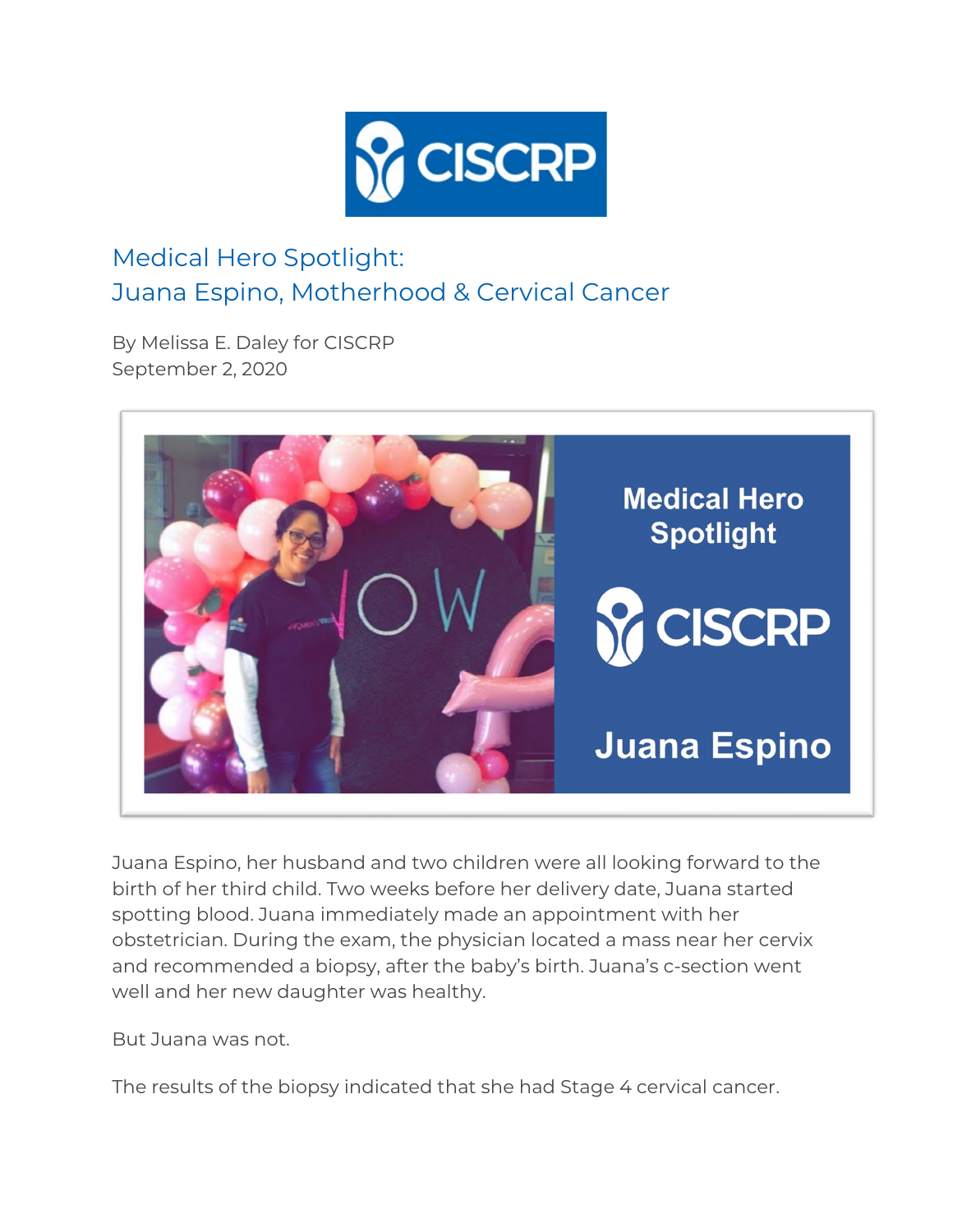"From there, it was just a rollercoaster, at first," recalled Juana. "I didn't have health insurance. You always have a pap smear at the beginning of your pregnancy, and mine was normal. The cancer had really grown while I was pregnant, and the doctor was worried about it metastasizing."

The incidence of cervical cancer complicating pregnancy is low; only about 1% – 3% of woman diagnosed with cervical cancer are pregnant or postpartum when they are diagnosed. (1)

After discussing several options of treatment, Juana's obstetrician advised that she meet with Dr. Joseph A. Lucci, a board-certified gynecologic oncologist at The University of Texas Health Science Center at Houston (UT Health). Dr. Lucci was also the Principal Investigator of a clinical trial treating Stage 4 cervical cancer. Juana met with Dr. Lucci and learned more about the course of treatment that the trial would include: a hysterectomy, followed by 6 weeks of chemotherapy and radiation.

"The good thing is, I have a big family," said Juana. "I talked about it with my husband and my 6 sisters went with me to talk with Dr. Lucci about the clinical trial. I am grateful that I had a big support system. I was truly blessed."

Since Juana was the mother of a newborn, it was decided to delay chemotherapy and radiation for two months. This lead to another difficult decision.

"Because I was having radiation treatment, we decided that my mother would take care of our baby, to be on the safe side," Juana recounted. (Patients receiving certain types of radiation treatment are advised to limit or avoid contact with children under the age of 18 and pregnant women. (2) "It was hard, to be honest, but I knew my mother would take good care of her. I did get to see the baby, of course, and when I did, I was really careful. I would dress in layers (because of the radiation) and hold her on a pillow, not directly."

Juana's sisters were encouraging when the effects of the radiation treatment became particularly severe during the last part of treatment. "I didn't feel as sick during chemo as I did during the radiation," Juana explained. "The radiation was really painful and my sisters kept telling me that I could do it."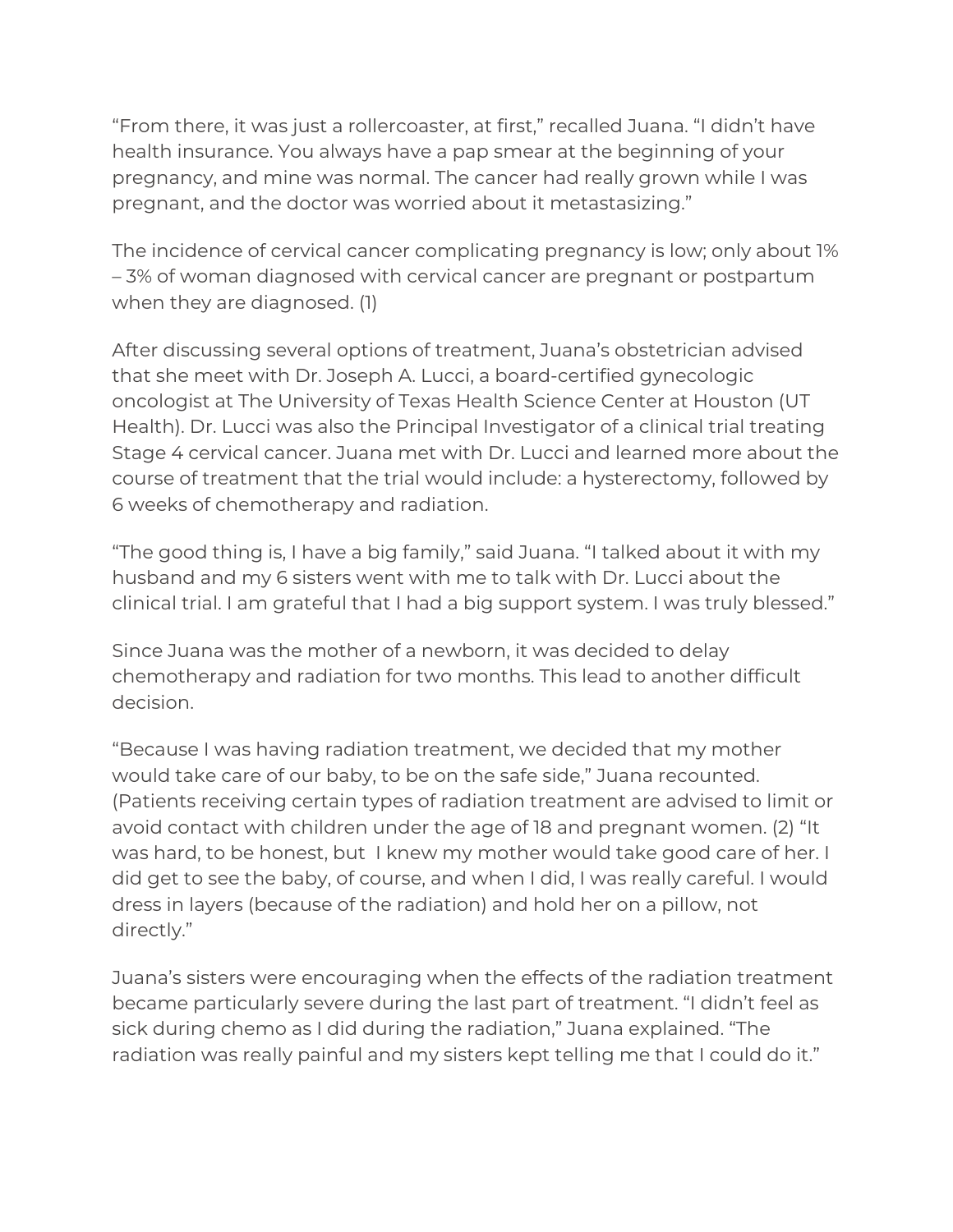Aileen, Juana's niece, was also instrumental in supporting her during treatment. "She postponed going to college, to be with me on this journey," said Juana.

Juana was impressed with the care she received during the clinical trial. "I could call Carole Robazetti (the coordinator) in the middle of the night, and she'd be there. Dr. Lucci was also available at any time to discuss how I was feeling and what was happening," said Juana. But Juana didn't discuss one major impact that she experienced, until three years after the trial had concluded.

While participating on a CISCRP Patient Advisory Board, Juana listened to panelists describing the physical and emotional impacts of severe atrophic vaginitis, symptoms that she was experiencing, but never discussed with Dr. Lucci or Carole. (CISCRP Patient Advisory Boards solicit feedback and gather valuable insights directly from patients and their support network on a variety of critical clinical study related areas. Learn more [here\)](https://www.ciscrp.org/wp-content/uploads/2020/08/PAB-Flyer-LP-edit-1.pdf).

"I was afraid to speak up and after I heard the others share their stories, I decided to talk with Carole. She asked me why I hadn't said anything before, and I just hadn't felt comfortable." Juana was prescribed medication that has improved the condition significantly.

The treatments Juana received in the clinical trial eradicated the cervical cancer. Juana and Carole became friends.

"I really wanted to give back somehow, and Carole told me about WOW, the Women Well Program," said Juana. WOW was founded in 2018, under the umbrella of the Latattore Foundation and the University of Texas. WOW provides pap smears and mammograms at no cost to low-income/uninsured women through monthly community health fairs. Learn more about WOW at [https://latattore.com/wow/.](https://latattore.com/wow/)

"Members of the Hispanic community don't always have health insurance, so WOW is helping to save peoples' lives. I started as a volunteer and now I'm on staff," said Juana.

Juana says she would participate in a clinical trial again, and that she would be more open to discussing related impacts. "We need to speak and let people know what's happening," Juana said.